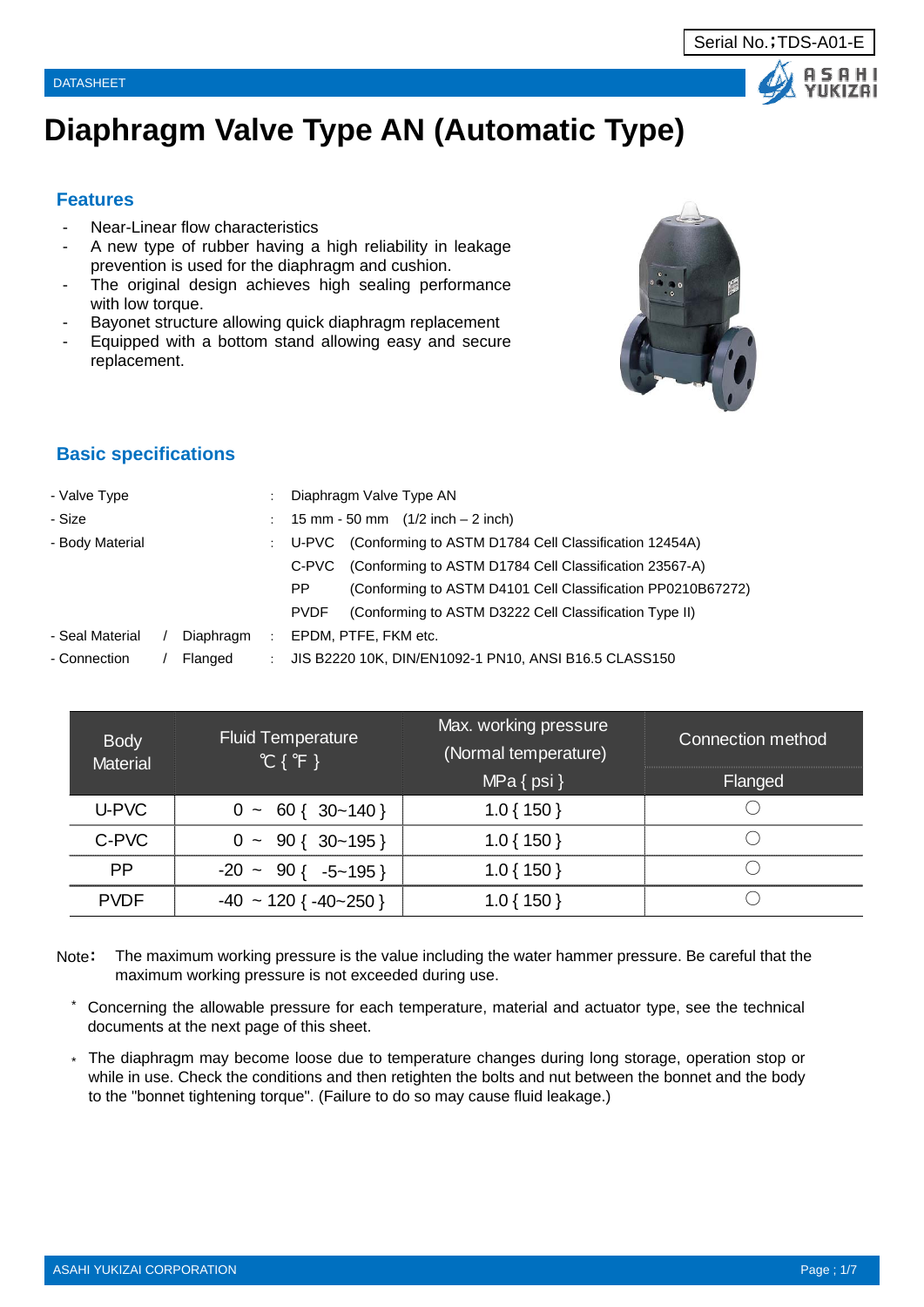**AHI UKIZAI** 

### **Certificate / Approval**

**PED** "For details of applicable products, please consult us."

### **Working pressure vs. Temperature**





Note : Make sure that the temperature and pressure are within the working range during operation. (If the tolerance range is exceeded during use, the valve may be damaged.)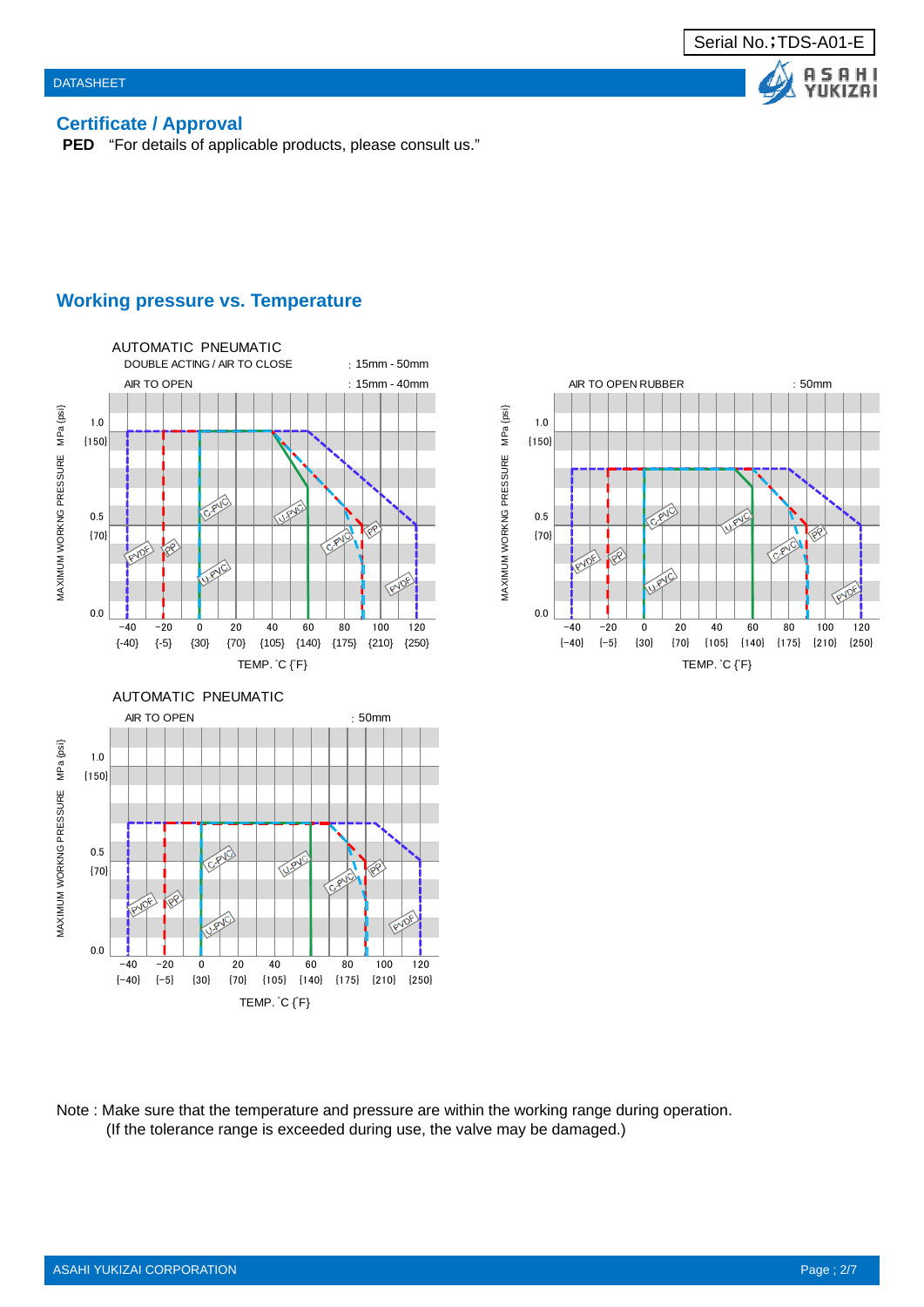







#### (ENSAT FITTING MOUNTING HOLE)

#### FACE OF AIR SUPPLY (DOUBLE ACTING)

Serial No.;TDS-A01-E

A S A H I<br>YUKIZAI



#### FACE OF AIR SUPPLY (AIR TO OPEN)



#### 2-M5 Tops DEPTH 7

#### FACE OF AIR SUPPLY ( AIR TO CLOSE)



|    | $\blacksquare$ JIS, DIN (Unit: mm) |       |     |       |       |    |                |                 |     |     |                 | <b>DIN PN10</b> |                 |
|----|------------------------------------|-------|-----|-------|-------|----|----------------|-----------------|-----|-----|-----------------|-----------------|-----------------|
| mm | D <sub>2</sub>                     | $D_3$ | н   | $H_1$ | $A_3$ |    | S <sub>1</sub> | S <sub>2</sub>  | P   |     |                 |                 |                 |
| 15 | 54X66                              | 130   | 186 | 19.5  | 68    | 25 |                | 13 <sub>1</sub> | 1/4 | 110 | 12              | 130             | 12 <sub>l</sub> |
| 20 | 54X66                              | 130   | 188 | 17.5  | 68    | 25 |                | 13              | 1/4 | 120 | 13 <sub>h</sub> | 150             | 13 <sub>l</sub> |
| 25 | 67X80                              | 130   | 193 | 18.5  | 68    | 25 |                | 13 <sub>1</sub> | 1/4 | 130 | 13 <sub>l</sub> | 160             | 13 <sub>l</sub> |
| 32 | 67X80                              | 130   | 197 | 22.5  | 68    | 25 |                | 13              | 1/4 | 142 | 16 <b>1</b>     | 180             | 16 <sup>1</sup> |
| 40 | 108X108                            | 174   | 293 | 27.5  | 92    | 45 | 9              | 15              | 1/4 | 180 | 16              | 200             | <b>20</b>       |
| 50 | 123X123                            | 174   | 302 | 36    | 92    | 45 | 9              | 15 <sub>1</sub> | 1/4 | 210 | 20              | 230             | 22 <sub>1</sub> |

|                | ANSI (Unit: inch) |           |       |       |       |       |      |                |                |     |                 | <b>ANSI CLASS150</b>    |      |  |
|----------------|-------------------|-----------|-------|-------|-------|-------|------|----------------|----------------|-----|-----------------|-------------------------|------|--|
| inch           | mm                | $D_2$     | $D_3$ | Н     | $H_1$ | $A_3$ | S    | S <sub>1</sub> | S <sub>2</sub> | P   | <b>GRINNELL</b> | AV<br>STANDARD STANDARD |      |  |
| 1/2            | 15                | 2.13X2.60 | 5.12  | 7.32  | 0.77  | 2.68  | 0.98 | 0.28           | 0.51           | 1/4 | 4.25            | 4.33                    | 0.43 |  |
| 3/4            | 20                | 2.13X2.60 | 5.12  | 7.40  | 0.69  | 2.68  | 0.98 | 0.28           | 0.51           | 1/4 | 5.88            | 4.72                    | 0.51 |  |
| $\mathbf{1}$   | 25                | 2.64X3.15 | 5.12  | 7.60  | 0.73  | 2.68  | 0.98 | 0.28           | 0.51           | 1/4 | 5.88            | 5.12                    | 0.59 |  |
| 11/4           | 32                | 2.64X3.15 | 5.12  | 7.76  | 0.89  | 2.68  | 0.98 | 0.28           | 0.51           | 1/4 | 6.38            |                         | 0.63 |  |
| 11/2           | 40                | 4.25X4.25 | 6.85  | 11.54 | 1.08  | 3.62  | 1.77 | 0.35           | 0.59           | 1/4 | 6.94            | 7.09                    | 0.63 |  |
| $\overline{2}$ | 50                | 4.84X4.84 | 6.85  | 11.89 | 1.42  | 3.62  | 1.77 | 0.35           | 0.59           | 1/4 | 7.94            | 8.27                    | 0.79 |  |

#### ACTUATOR SELECTION CHART

|                                 |               | <b>ACTUATOR TYPE</b> |              |  |  |  |  |  |  |  |
|---------------------------------|---------------|----------------------|--------------|--|--|--|--|--|--|--|
| <b>SIZE</b>                     | DOUBLE ACTING | AIR TO OPEN          | AIR TO CLOSE |  |  |  |  |  |  |  |
| $1/2$ inch)<br>15mm(            | $AN-1DA$      | AN-1AO               | AN-1AS       |  |  |  |  |  |  |  |
| $3/4$ inch)<br>20 <sub>mm</sub> |               |                      |              |  |  |  |  |  |  |  |
| 1inch)<br>25mm(                 | AN-2DA        | $AN-2AO$             | AN-2AS       |  |  |  |  |  |  |  |
| 32mm( 1 1/4inch)                |               |                      |              |  |  |  |  |  |  |  |
| 40mm( 1 1/2inch)                | AN-3DA        | AN-3AO               | AN-3AS       |  |  |  |  |  |  |  |
| 2inch)<br>50mm                  | AN-4DA        | AN-4AO               | $AN-4AS$     |  |  |  |  |  |  |  |

ASAHI YUKIZAI CORPORATION PAGE INTERNATION AND A CHARGE IN THE CONTROL OF THE CONTROL OF THE PAGE ; 3/7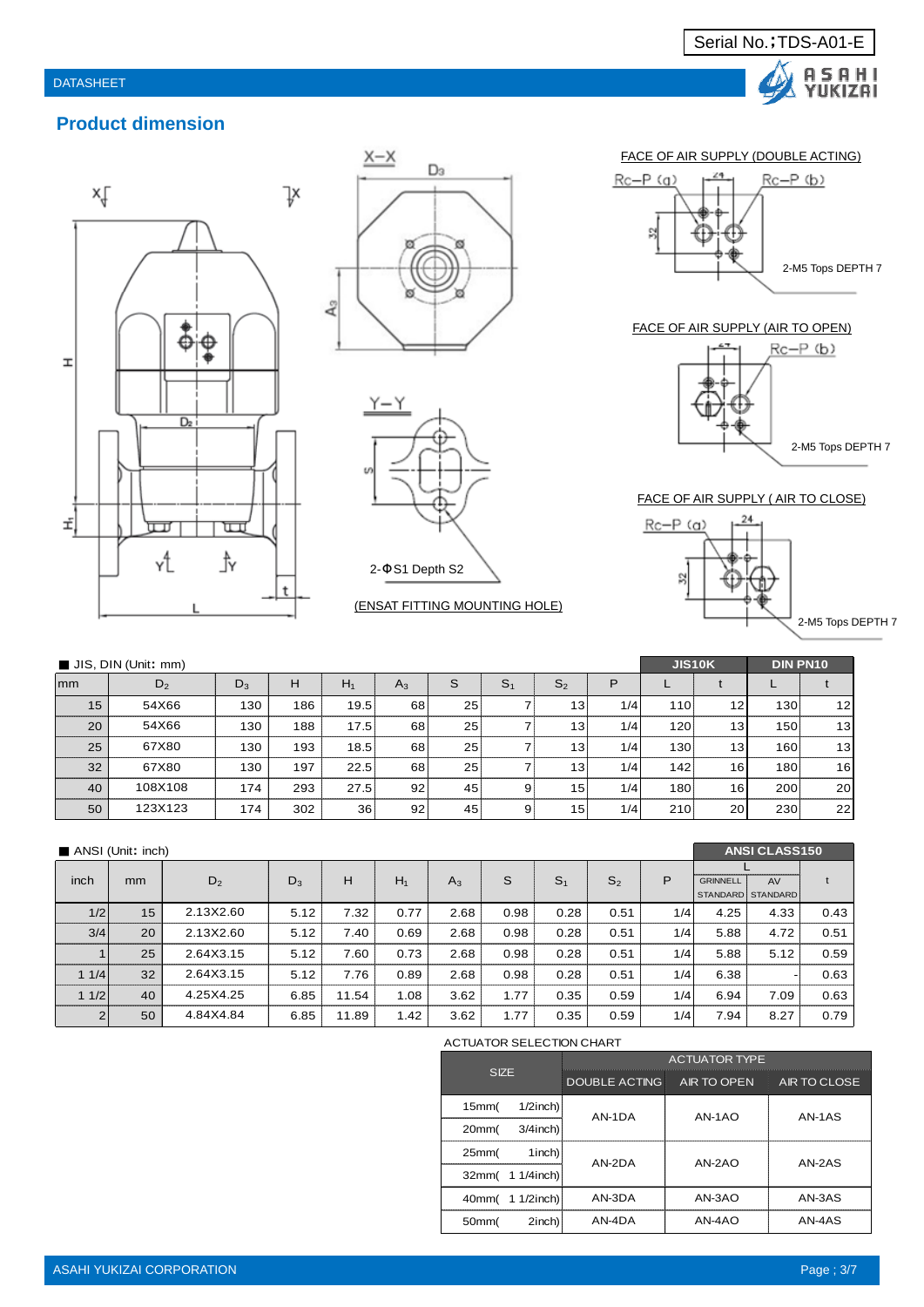### DATASHEET



## **Parts list**



3

In case material of Diaphragm is PTFE



In case material of diaphragm is PTFE with cushion cover.

#### Face of Air Supply (Air to Open)



Face of Air Supply (Air to Shut)



| PART NO./NAME                  | <b>QTY</b> | MATERIAL                       | PART NO./NAME                             | I QTY | MATERIAL                | PART NO./NAME        | ⊩QTYI | MATERIAL                             |
|--------------------------------|------------|--------------------------------|-------------------------------------------|-------|-------------------------|----------------------|-------|--------------------------------------|
| <b>BODY</b>                    |            | IPVC, C-PVC, PP, PVDF          | 34 CYLINDER BODY                          |       | <b>IPPG</b>             | 44 <b>O-RING</b> (D) |       | <b>INBR</b>                          |
| 3 DIAPHRAGM                    |            | EPDM. PTFE. OTHERS             | 34a INSERTED METAL OF CYLINDER BODY       |       | <b>COPPER ALLOY</b>     | 45   O-RING (E)      |       | <b>INBR</b>                          |
| 3a INSERTED METAL OF DIAPHRAGM |            | <b>STAINLESS STEEL</b>         | 35 CYLINDER BONNET                        |       | IPPG                    | 46 O-RING (F)        |       | <b>NBR</b>                           |
| 4 CUSHION                      |            | EPDM                           | 35a INSERTED METAL OF CYLINDER BONNET (A) |       | <b>STAINLESS STEEL</b>  | 47 NPPLE             |       | <b>COPPER ALLOY</b>                  |
|                                |            | User for PTFE Diaphragm        | 35b INSERTED METAL OF CYLINDER BONNET (B) |       | <b>COPPER ALLOY</b>     |                      |       | User for Air to Shut and Air to open |
| 5 <b>CUSHION COVER</b>         |            | Nothing, PVDF                  | 35c SCREWED METAL OF CYLINDER BONNET      |       | 2 ISTAINLESS STEEL      | 48 SPRING (A)        |       | <b>STAINLESS STEEL(SWOSM-B)</b>      |
|                                |            | User for PTFE Diaphragm        | 36 CYLINDER DIAPHRAGM                     |       | <b>NBR</b>              |                      |       | User for Air to open                 |
| 6 COMPRESSOR                   |            | PVDF                           | 37 CYLINDER DIAPHRAGM PLATE               |       | 2 STAINLESS STEEL       | 49 SPRING (B)        |       | STAINLESS STEEL(SWOSM-B)             |
| <b>JONT</b>                    |            | <b>STAINLESS STEEL</b>         | 38 CONICAL SPRING WASHER (B)              |       | <b>ISTAINLESS STEEL</b> |                      |       | User for Air to open                 |
| 11 GAUGE COVER                 |            | <b>IPC</b>                     | 39 $ BOLT(A) $                            |       | 8 STAINLESS STEEL       | 50 SPRING (C)        |       | STAINLESS STEEL(SWOSM-B)             |
| 14   O-RING (A)                |            | <b>EPDM</b>                    | 40 $ BOLT(B) $                            |       | <b>ISTAINLESS STEEL</b> |                      |       | User for Air to Shut                 |
| 21 NUT                         |            | <b><i>ISTAINLESS STEEL</i></b> | 41 INDICATING ROD                         |       | <b>STAINLESS STEEL</b>  | 107 LOCK NUT         |       | 2 STAINLESS STEEL                    |
| 31 $ STEM(A) $                 |            | <b>COPPER ALLOY</b>            | 43 STOPPER                                |       | <b>STAINLESS STEEL</b>  | 165 WASHER (A)       |       | <b>STAINLESS STEEL</b>               |
| 33 COMPRESSOR PUSHING PLATE    |            | <b>COPPER ALLOY</b>            |                                           |       |                         |                      |       |                                      |

Diaphragms except EPDM and PTFE are available in FKM, VIFLON®C (FKM-C), VIFLON®F (FKM-F), CPE, CSM, NBR and IIR when required. The shape and appearance of assembly differ a little with nominal size compared to this drawing.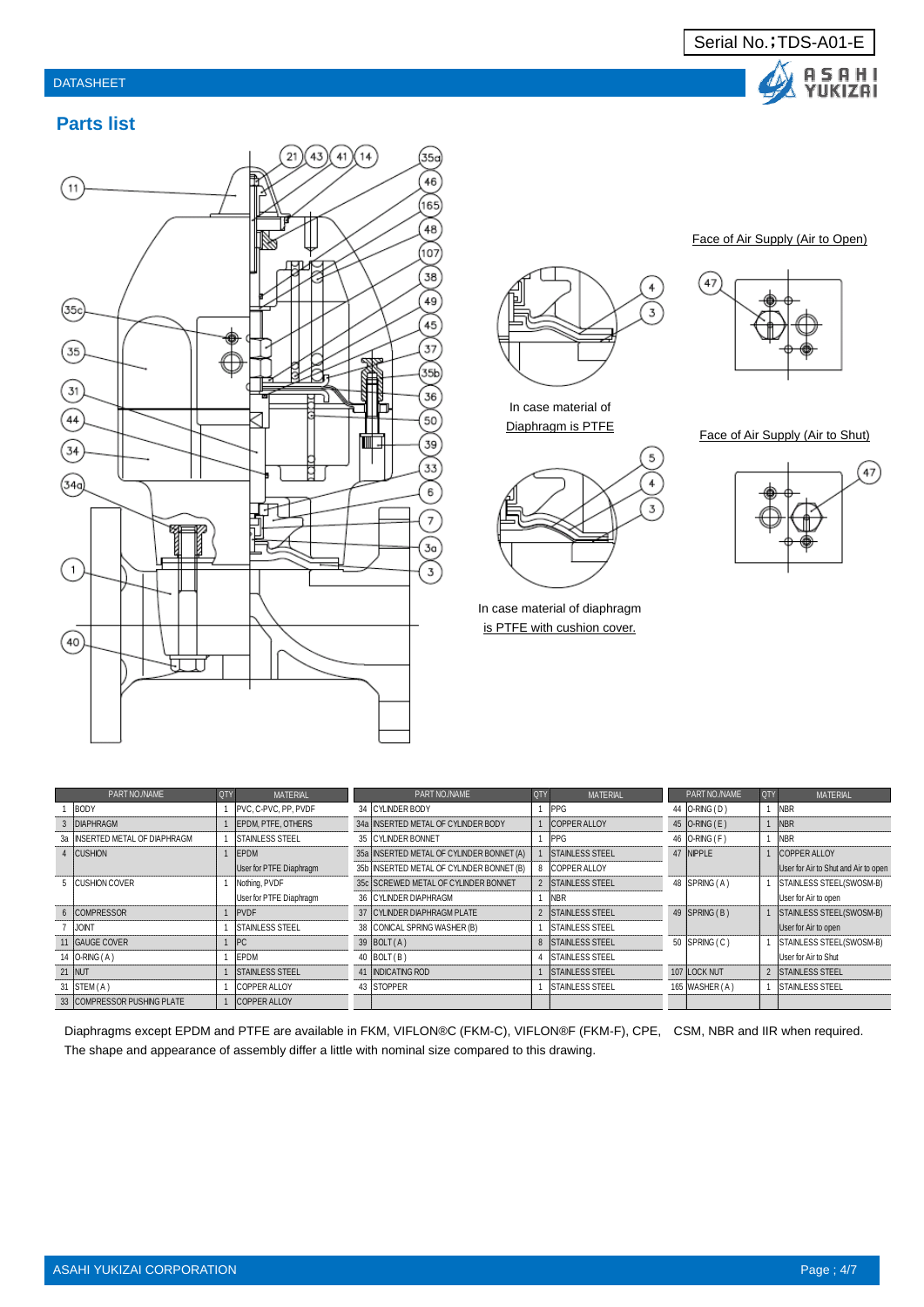# **Compatible Actuator**

Lightweight and compact size due to plastic actuator.

Air piping is compatible with NAMUR standard.

Options are easily removable/ replaceable and can be mounted later (except positioner) .

Equipped with stopper that can be adjusted at full closed position..

# BASIC SPECIFICATIONS

| <b>DOUBLE ACTING</b>      |        |             | <b>ACTUATOR TYPE</b> |        | <b>UNIT</b>              |
|---------------------------|--------|-------------|----------------------|--------|--------------------------|
|                           | AN-1DA | AN-2DA      | AN-3DA               | AN-4DA |                          |
| <b>OPERATING PRESSURE</b> |        |             | $0.4 - 0.6$          |        | MPa                      |
| AIR CONSUMPTION           | 2.6    | 2.7         | 9.6                  | 9.8    | NI/OPEN & CLOSE (0.4MPa) |
| AIR SUPPLY BORE           |        |             | Rc1/4                |        |                          |
|                           |        |             | <b>ACTUATOR TYPE</b> |        |                          |
| AIR TO OPEN               | AN-1AO | AN-2AO      | AN-3AO               | AN-4AO | <b>UNIT</b>              |
| <b>OPERATING PRESSURE</b> |        | MPa         |                      |        |                          |
| <b>AIR CONSUMPTION</b>    |        | 0.8         | 3.4                  |        | NI/OPEN & CLOSE (0.4MPa) |
| AIR SUPPLY BORE           |        |             | Rc1/4                |        |                          |
|                           |        |             | <b>ACTUATOR TYPE</b> |        |                          |
| AIR TO CLOSE              | AN-1AS | AN-2AS      | AN-3AS               | AN-4AS | <b>UNIT</b>              |
| <b>OPERATING PRESSURE</b> |        | $0.4 - 0.6$ |                      | MPa    |                          |
| AIR CONSUMPTION           | 1.8    | 1.9         | 6.1                  | 6.3    | NI/OPEN & CLOSE (0.4MPa) |
| AIR SUPPLY BORE           |        |             | Rc1/4                |        |                          |

# OPTION COMBINATION

| <b>COMBINATION NO.</b>         | $*_{4}$ | $^{\star}$ $\Delta$<br>n | З | $*_{4}$ | 5 | 6 |     | 8 |  |
|--------------------------------|---------|--------------------------|---|---------|---|---|-----|---|--|
| SOLENOID VALVE <sup>*1</sup>   |         |                          |   |         |   |   |     |   |  |
| <b>FILTER REGULATOR</b>        |         |                          |   |         |   |   |     |   |  |
| SPEED CONTROLLER <sup>*2</sup> | ◎       |                          |   | (O)     | ⊚ |   | (O) |   |  |
| LIMIT SWITCH <sup>*3</sup>     |         |                          |   |         |   |   |     |   |  |
| POSITIONER (E/P, P/P)          |         |                          |   |         |   |   |     |   |  |

\*1 Equipped with a built-in speed controller and bypass valve.

\*2 ◎ indicates solenoid valve-dedicated type.

\*3 When using the limit switch at 1 to 100 mA or 5 to 30V, contact our sales office in your area.

\*4 The "full opening adjustment" and "manual override (air to open only)" are available only for the combination No. 1, 2 and 4.



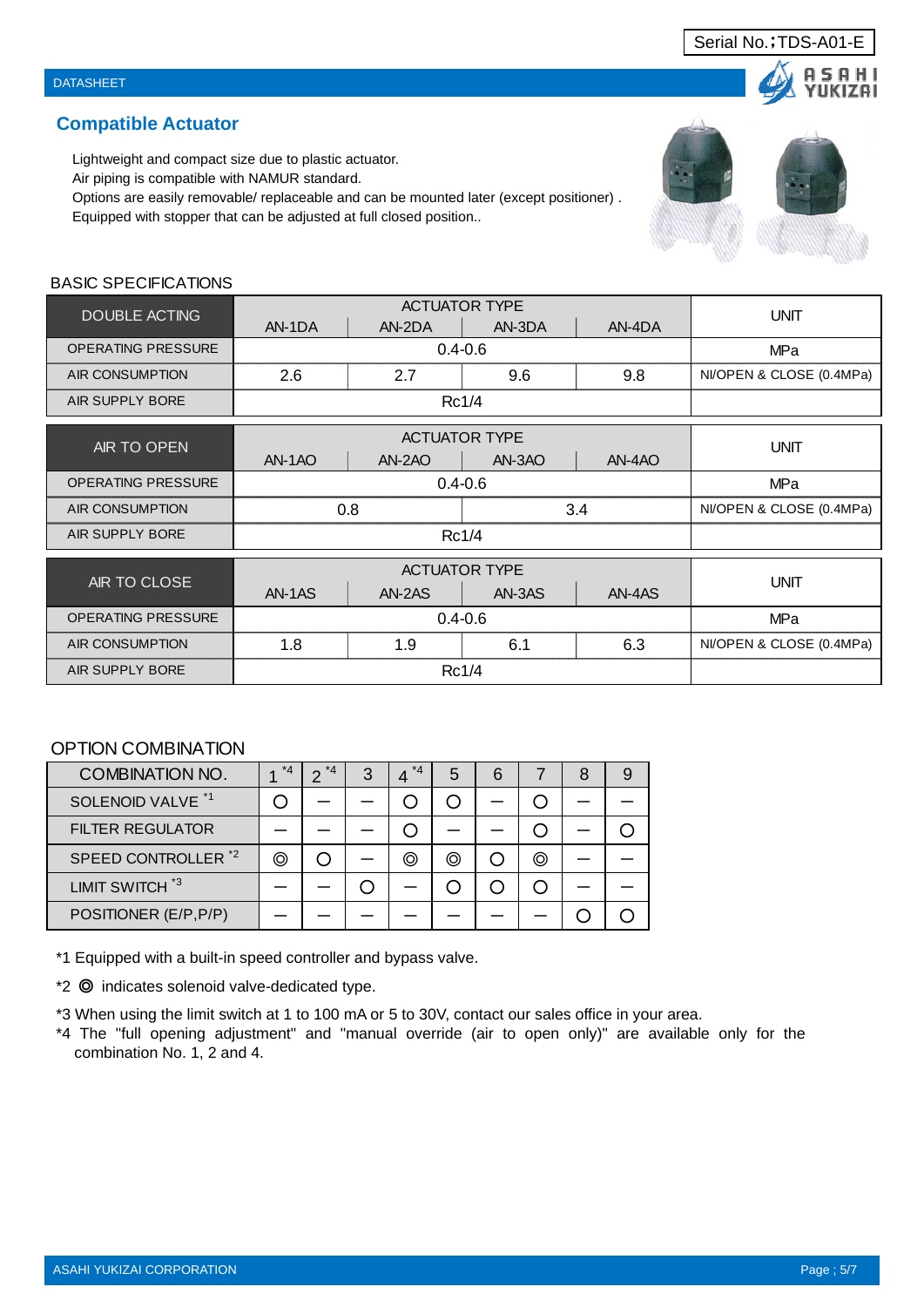### Serial No.;TDS-A01-E

| <b>DATASHEET</b>                          |                      |                                                                                                                             |
|-------------------------------------------|----------------------|-----------------------------------------------------------------------------------------------------------------------------|
| <b>OPTION LIST</b>                        | <b>MANUFACTURER</b>  | <b>BASIC SPECIFICATIONS</b>                                                                                                 |
| <b>SOLENOID VALVE NAMUR</b>               | <b>KONAN</b>         | WATER PROOF, EXPLOSION PROOF<br>$\blacksquare$                                                                              |
|                                           |                      | POWER SOURCE AC100V, AC110V, AC200V, AC220V, DC24V                                                                          |
| <b>FILTER REGULATOR</b>                   | <b>KONAN</b>         |                                                                                                                             |
| <b>SPEED CONTROLLER</b>                   | <b>KONAN</b>         | Since a solenoid valve has a built-in exhaust valve, when a solenoid valve is mounted,<br>no speed controller is necessary. |
| <b>BYPASS VALVE</b><br>(SPEED CONTROLLER) | <b>KONAN</b>         |                                                                                                                             |
| <b>LIMIT SWITCH</b>                       | <b>AZBIL</b>         | WATER PROOF, EXPLOSION PROOF                                                                                                |
|                                           | (formerly YAMATAKE)  | OPEN: 1pc, CLOSE: 1pc, OPEN/CLOSE: 2pcs                                                                                     |
| <b>POSITIONER</b>                         | <b>YTC</b>           | E/P: INPUT SIGNAL CURRENT DC 4-20 mA                                                                                        |
|                                           |                      | P/P: INPUT SIGNAL AIR PRESSURE 0.02 - 0.1 MPa                                                                               |
| <b>MANUAL OVERRIDE</b>                    | ASAHI YUKIZAI        |                                                                                                                             |
| <b>FULL OPENING ADJUSTMENT</b>            | <b>ASAHI YUKIZAI</b> |                                                                                                                             |

# **Cv value for each opening degree**



#### FULL-OPEN Cv VALUE

| mm                           | 15  | 20  | 25  | 32   | 40   | 50 |
|------------------------------|-----|-----|-----|------|------|----|
| inch                         | 1/2 | 3/4 |     | 11/4 | 11/2 | 2  |
| <b>FULL-OPEN</b><br>Cv VALUE | 4.8 | 5.3 | 8.5 | 11   | 26   | 43 |

# **Product weight**

## TYPE 14 [ AUTOMATIC PNEUMATIC TYPE AN ] Unit: kg

| mm | inch |       |       | <b>DOUBLE ACTING</b> |             |       |       | AIR TO OPEN |             | AIR TO CLOSE |       |           |             |
|----|------|-------|-------|----------------------|-------------|-------|-------|-------------|-------------|--------------|-------|-----------|-------------|
|    |      | U-PVC | C-PVC | PP                   | <b>PVDF</b> | U-PVC | C-PVC | PP          | <b>PVDF</b> | U-PVC        | C-PVC | <b>PP</b> | <b>PVDF</b> |
| 15 | 1/2  | 2.5   | 2.5   | 2.0                  | 2.5         | 3.0   | 3.0   | 2.5         | 3.0         | 2.6          | 2.6   | 2.1       | 2.6         |
| 20 | 3/4  | 2.5   | 2.5   | 2.0                  | 2.5         | 3.0   | 3.0   | 2.5         | 3.0         | 2.6          | 2.6   | 2.1       | 2.6         |
| 25 |      | 2.5   | 2.5   | 2.5                  | 3.0         | 3.0   | 3.0   | 3.0         | 3.5         | 2.6          | 2.6   | 2.6       | 3.1         |
| 32 | 1/4  | 3.0   | 3.0   | 2.5                  | 3.0         | 3.5   | 3.5   | 3.0         | 3.5         | 3.1          | 3.1   | 2.6       | 3.1         |
| 40 | 11/2 | 5.5   | 5.5   | 5.0                  | 5.5         | 7.0   | 7.0   | 6.5         | 7.0         | 5.7          | 5.7   | 5.2       | 5.7         |
| 50 | 2    | 6.5   | 6.5   | 5.5                  | 6.5         | 8.0   | 8.0   | 7.0         | 8.0         | 6.7          | 6.7   | 5.7       | 6.7         |